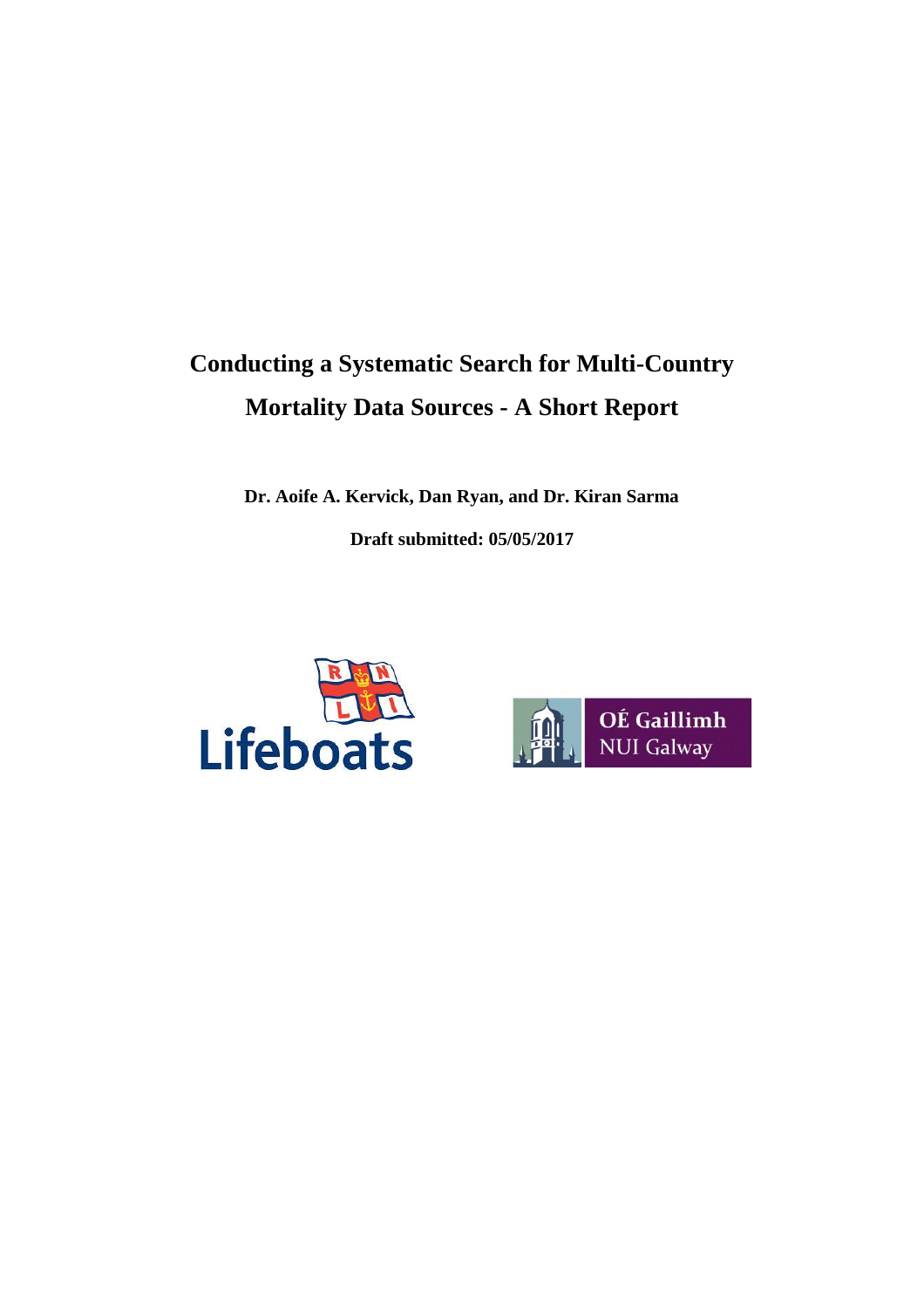## **Table of Contents**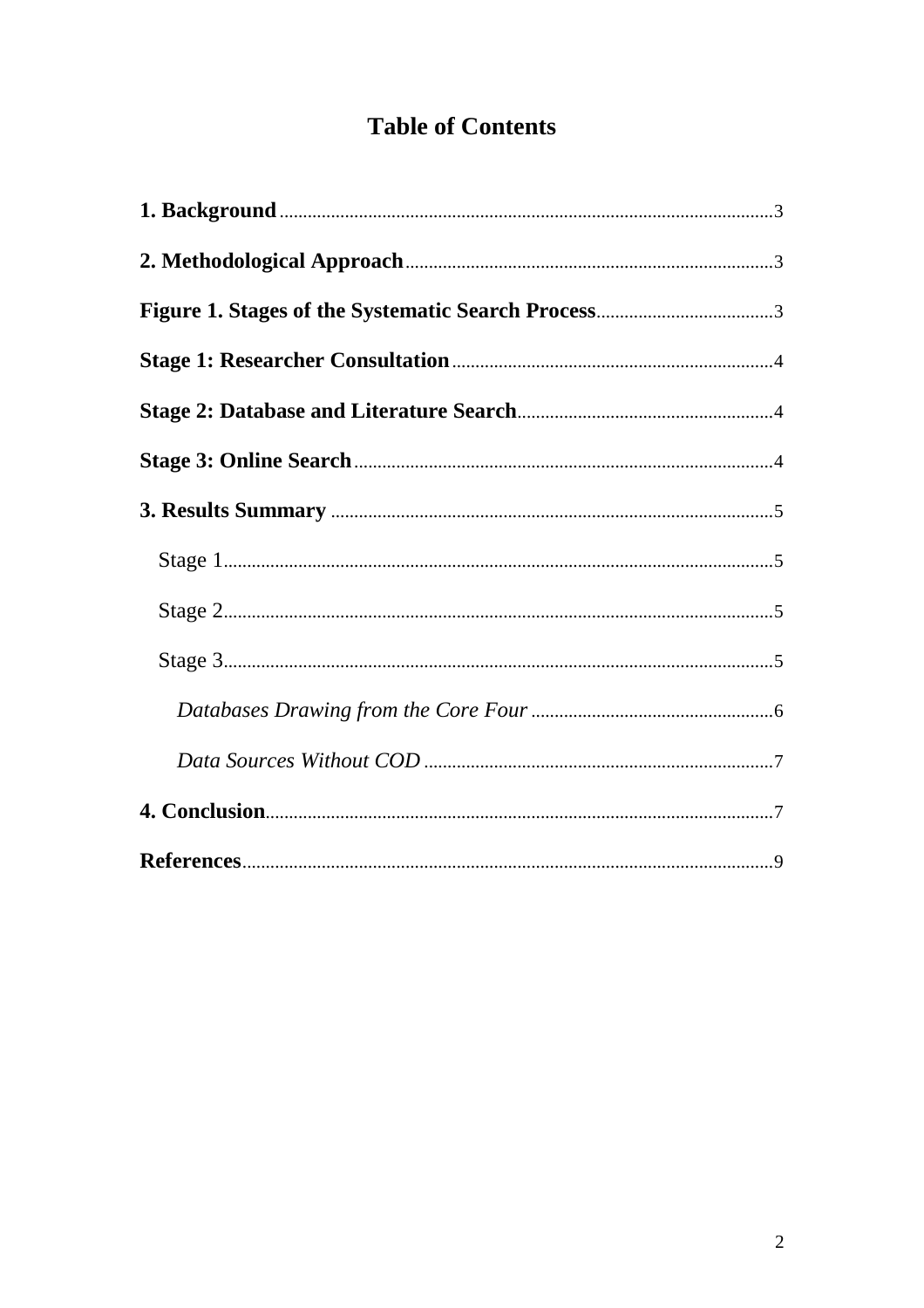## **1. Background**

Low- and Middle-Income Countries (LMICs) are subject to disproportionately high rates of drowning mortality (e.g. Hyder et al., 2008; Peden & McGee, 2010). Amongst a range of key objectives recommended by the World Health Organisation (WHO) to effectively address this global health issue, is the development of National Water Safety Plans (WHO, 2014). In order to develop such a plan, accurate, timely data, detailing the true nature and extent of drowning rates and risk is necessary. Likewise, should drowning prevention policies and interventions be implemented as part of this plan, high-quality mortality data are then needed to critically evaluate their impact.

At present, the Royal National Lifeboat Institution (RNLI) are aware of four, core, multi-country datasets featuring drowning fatalities data, that provide a majority of this information, and are available for download and use. These include the World Health Organisation (WHO) Mortality Database<sup>1</sup>, the Global Burden of Disease (GBD) study<sup>2</sup>, INDEPTH Network<sup>3</sup>, and the International Disaster Database (EM-DAT<sup>4</sup>. The data provided by these sources are each subject to certain limitations however. In order to ensure the most accurate, reliable data are used to inform any drowning prevention measures, data from additional, complimentary sources would be beneficial.

This short report summarises the procedure adopted in order to systematically search for any additional multi-country data sources, featuring drowning data, and the findings of this process.

## **2. Methodological Approach**

In order to identify potential data sources, a systematic search was undertaken. This approach involved three, related stages (see Figure 1. below).



*Figure 1.* Stages of the systematic search process.

 $\overline{\phantom{a}}$ <sup>1</sup> WHO Global Mortality Database: http://www.who.int/healthinfo/mortality\_data/en/

<sup>2</sup> Global Burden of Disease Study: <http://www.healthdata.org/gbd>

<sup>&</sup>lt;sup>3</sup> INDEPTH Network:<http://www.indepth-network.org/about-us>

<sup>4</sup> The International Disasters Database[: http://www.emdat.be/](http://www.emdat.be/)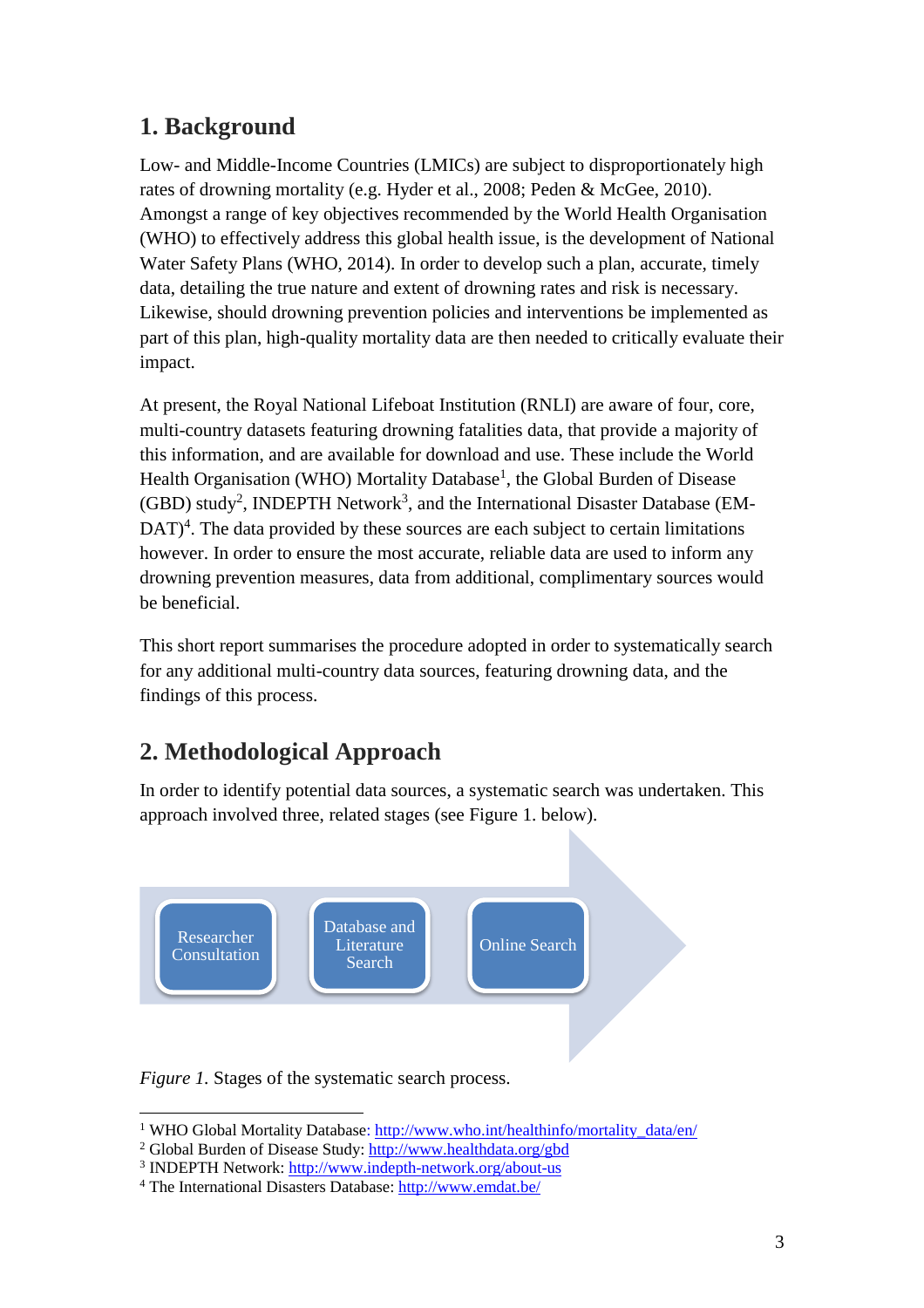## **Stage 1: Researcher Consultation**

To commence the systematic search process, recommendations were sought from the RNLI International Research Team to identify expert researchers currently working in the areas of global health and drowning prevention, who would be best positioned to suggest potential additional mortality data sources. Two such researchers were identified: Dr. Jagnoor Jagnoor from the George Institute for Global Health, and Dr. Peter Byass, from the Umeå Centre for Global Health Research, and WHO Collaborating Centre for Verbal Autopsy. They were both contacted via email, with a detailed request to ascertain if they were aware of any additional multi-country mortality data sources (featuring drowning fatality data) to the core, four sources known to the RNLI.

In addition, throughout the various stages of the systematic search process, when suitable (i.e. high-quality, and pertaining to drowning) academic papers or reports detailing studies using multi-country datasets were identified, the lead author of the study was contacted, with identical requests to the above. These requests were also sent to members of international drowning prevention organisations (e.g. the International Lifesaving Federation).

### **Stage 2: Database and Literature Search**

A search of published research literature was then conducted, to identify any additional mortality data sources being analysed by other researchers, multidisciplinary teams or organisations. A series of strategic keywords, and combinations of these (e.g. 'global', 'drowning', 'mortality', and 'data') were entered into the selected scientific databases (e.g. ScienceDirect, Google Scholar). These typically resulted in publications from academic journals, conferences, or technical reports, which were epidemiological in focus. Any new keywords listed in any relevant articles obtained from the search process (e.g. 'epidemiology') were adopted and then entered into the databases, to see if any new material detailing potential additional data sources could be identified.

### **Stage 3: Online Search**

Following the 'Database and Literature Search' stage, a web-based search was conducted, in order to identify any potential additional data sources. The series of strategic keywords (and combinations of these, e.g. 'global', 'drowning', 'mortality' and 'database') were entered into selected search engines (e.g. Google, Yahoo), and the results examined. Again, the majority of results featured academic or conference papers, or technical reports. Links to book chapters (e.g. 'Data to assess the global burden of drowning' in the book 'Drowning - Prevention, Rescue, Treatment', edited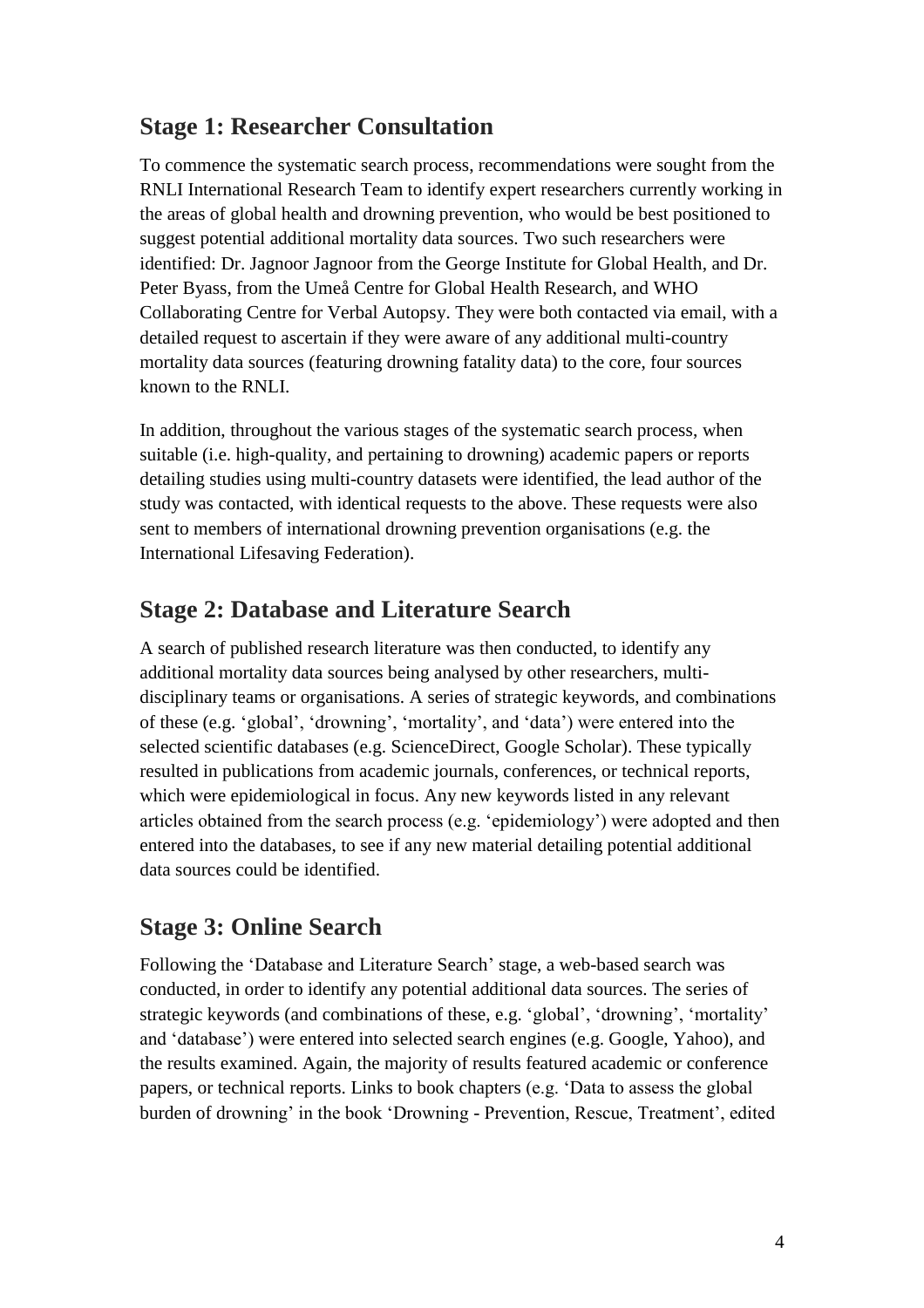by Bierens, 2014) and to databases themselves (e.g. the European Detailed Mortality Database, 'DMDB<sup>'5</sup>) were also returned as results during this search stage.

## **3. Results Summary**

During the course of the systematic search process, a number of potentially relevant data sources were identified for consideration. These are presented and discussed in relation to the stage during which they were identified, below.

#### **Stage 1**

Following consultation with both expert researchers, Dr. Jagnoor identified a potential multi-country data source, consisting of data from the 'Young Lives' cohort <sup>6</sup>. This is an international study of childhood poverty, which follows the lives of 12,000 children in Ethiopa, India (the states of Andhra Pradesh and Telangana), Peru and Vietnam, over 15 years. Upon further inspection however, it became apparent that although whether (or not) a child or household member has sustained a non-fatal injury due to 'drowning or near drowning' was recorded in the available datasets, drowning-related mortality data was not captured. As such, it was not deemed relevant for inclusion in the current report.

#### **Stage 2**

Once the 'Database and Literature Search' stage was complete, the majority of findings generated by this process were found to revolve around country-specific sources (e.g. 'Unintentional drowning in northern Iran - A population based study', Kiakalayeh, Mohammadi, Ekman, Chabok & Janson, 2008), rather than featuring multi-country data. In addition, those studies which did feature multi-country data were typically found to draw from the core four data sources already known to the RNLI (e.g. 'Global, regional, and national age-sex specific all-cause and causespecific mortality for 240 causes of death, 1990-2013: a systematic analysis for the Global Burden of Disease Study 2013', GBD 2013 Mortality and Causes of Death Collaborators, 2014). As such, no unique data sources in addition to the core four known to the RNLI were identified during this stage.

#### **Stage 3**

Following the 'Online Search' process, the results obtained from this exercise were found to, once more, relate primarily to epidemiological studies drawing from country-specific data, or the core four data sources. Novel web links to potential new data sources/databases were identified during this stage. Many of these were comprised of sub-sections of data from the core four known to the RNLI (e.g. the DMDB is comprised of WHO data for European countries) however. Alternatively, these were found to feature insufficient categorisation by cause-of-death (COD) to

 $\overline{\phantom{a}}$ <sup>5</sup> http://data.euro.who.int/dmdb/

<sup>6</sup> http://www.younglives.org.uk/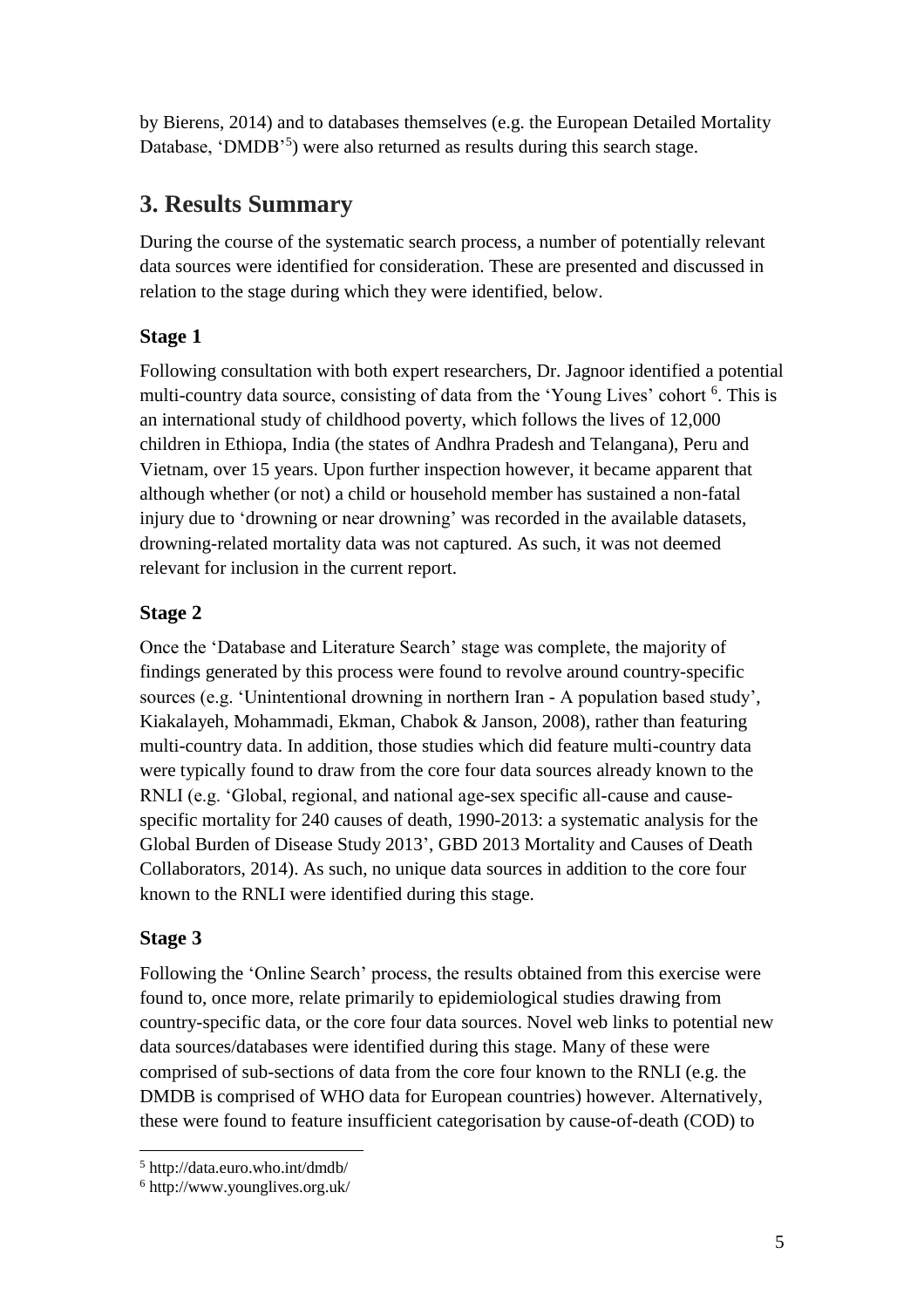ascertain drowning-related mortality data (e.g. the Human Mortality Database<sup>7</sup>). Overall, none of the data sources identified during this stage proved relevant for inclusion in the current report. A selection of those identified are described in brief below however.

#### *Databases Drawing from the Core Four*

The **European Detailed Mortality Database** (DMDB) was identified as a potential data source, containing data by cause of death (including drowning-related deaths), age and sex, as submitted to the WHO by their European Member States. As all of the data contained in this database were already incorporated in the WHO Mortality Database however, this was not deemed relevant for further consideration.

A **Relational WHO Database** was also selected for examination at this point, identified from a research paper by de Roos (2015). This multi-country database was created by the author to generate a more simple, and transparent global dataset, based on parameters including country, years, age and cause of death (including drowning incidents), for accessible data mining by researchers. This database was found to solely feature transformed data from the WHO Morality Database however, and as such, was not deemed relevant as an additional mortality data source.

The **European Past Floods**<sup>8</sup> database was also identified during this search stage. This dataset contains information on the impact of floods (including sustained fatalities) in countries throughout Europe (including LMICs) since 1980. Although the data incorporated in the database do feature some unique national authority data for certain countries, the vast majority of the data are sourced from the EM-DAT. As this database does not provide substantial, additional mortality data to the core four data sources already known to the RNLI however (i.e. the EM-DAT), it was not deemed a suitable, additional, mortality data source.

Last, the **Dartmouth Flood Observatory**<sup>9</sup> maintains a **Global Active Archive of Large Flood Events**, from 1985 to present. It reports on the number of fatalities sustained due to a flooding incident, and the characteristics (e.g. flood location, cause, start and end date, severity etc.) and other impacts of the event (e.g. how many people were displaced, cost etc.), including a narrative descriptive field to provide in-depth information about the flooding incident. The vast majority of data are sourced from media reports however, and while mortality data are documented, drowning-specific causes cannot be isolated. Overall, the EM-DAT likely represents a more accurate, reliable data source, and so this data source was not considered further. It could be interesting to compare the two data sources in future however, to see which is optimal in seeking to design disaster prevention measures.

 $\overline{\phantom{a}}$ 

<sup>7</sup> http://www.mortality.org/

<sup>8</sup> http://www.eea.europa.eu/data-and-maps/data/european-past-floods

<sup>9</sup> http://floodobservatory.colorado.edu/Archives/index.html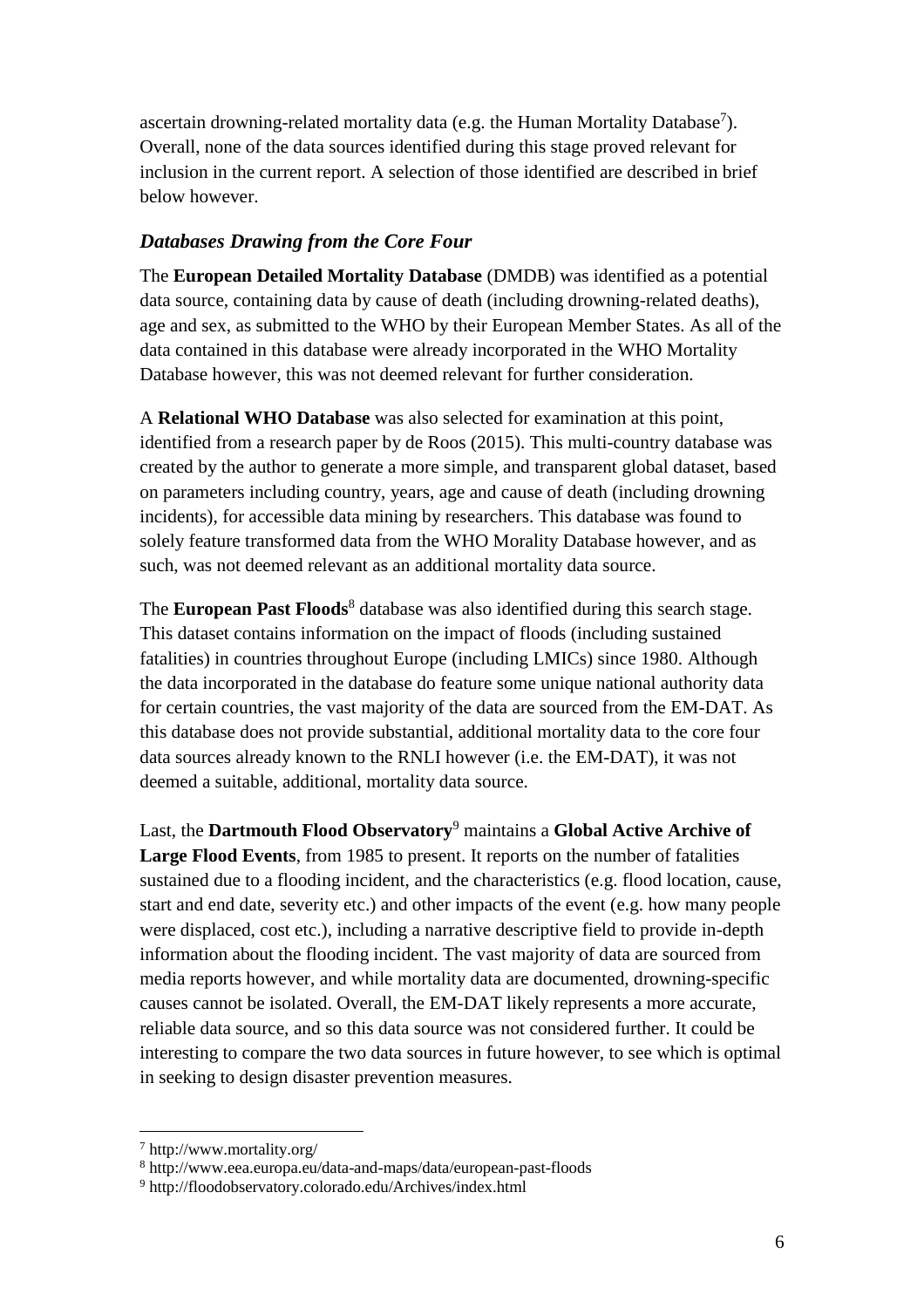#### *Data Sources Without COD*

The **Human Mortality Database**<sup>10</sup> (HMD) was identified during the search process as a potential data source. The HMD was created to provide mortality and population data to researchers, policy-makers, and others interested in human longevity. It provides detailed mortality data for 38 countries (including some LMICs). No COD categorisation of the data are provided in datasets however, and as such, the data are not useful in the context of understanding drowning fatalities alone (as these cannot be isolated for analysis).

The **Latin America Human Mortality Database**<sup>11</sup> was also selected for examination as a potential additional data source during this stage. This database documents detailed mortality data for total national territories by age, sex and cause of death, in addition to the same categories per region, within each country (Argentina, Brazil, Colombia, Mexico and Peru) from 1980 to the latest available year. Drowning deaths are captured within the code for 'External causes of morbidity and mortality' however, and cannot be isolated from other unintentional fatalities. As such, this was not deemed a suitable, additional, mortality data source.

A link to the **United Nations Inter-agency Group for Child Mortality Estimation** (UN IGME) was returned during the online search process. The UN IGME was established in 2004 to report on global child mortality estimates. They draw from all available national-level data on child mortality such as vital registration data, censuses, household surveys, and sample registration systems to provide estimates of neonatal, infant and child mortality rates from 1960 to present, for >190 countries. These data are housed in the **CME Info** database<sup>12</sup>. Estimates for cause-specific deaths are not provided within the database however, and as such, this was not deemed a suitable, additional, mortality data source.

Last, data from the **Demographic and Health Surveys Program** (DHS) were examined during the course of the online search. This program has provided assistance to conduct more than 300 surveys in over 90 countries (including some LMICs) since 1984, funded by the U.S. Agency for International Development (USAID). Infant and under-five child mortality rates are provided through their online tools and datasets. Specific COD data are not provided however, rendering this data source unsuitable for use in the current context. <sup>13</sup>

## **4. Conclusion**

 $\overline{\phantom{a}}$ 

Overall, while the preliminary findings of the systematic search stages identified a number of potential additional data sources, on closer inspection, it emerged that

<sup>10</sup> http://www.mortality.org/

<sup>11</sup> http://www.lamortalidad.org/

<sup>12</sup> http://www.childmortality.org

<sup>13</sup> http://dhsprogram.com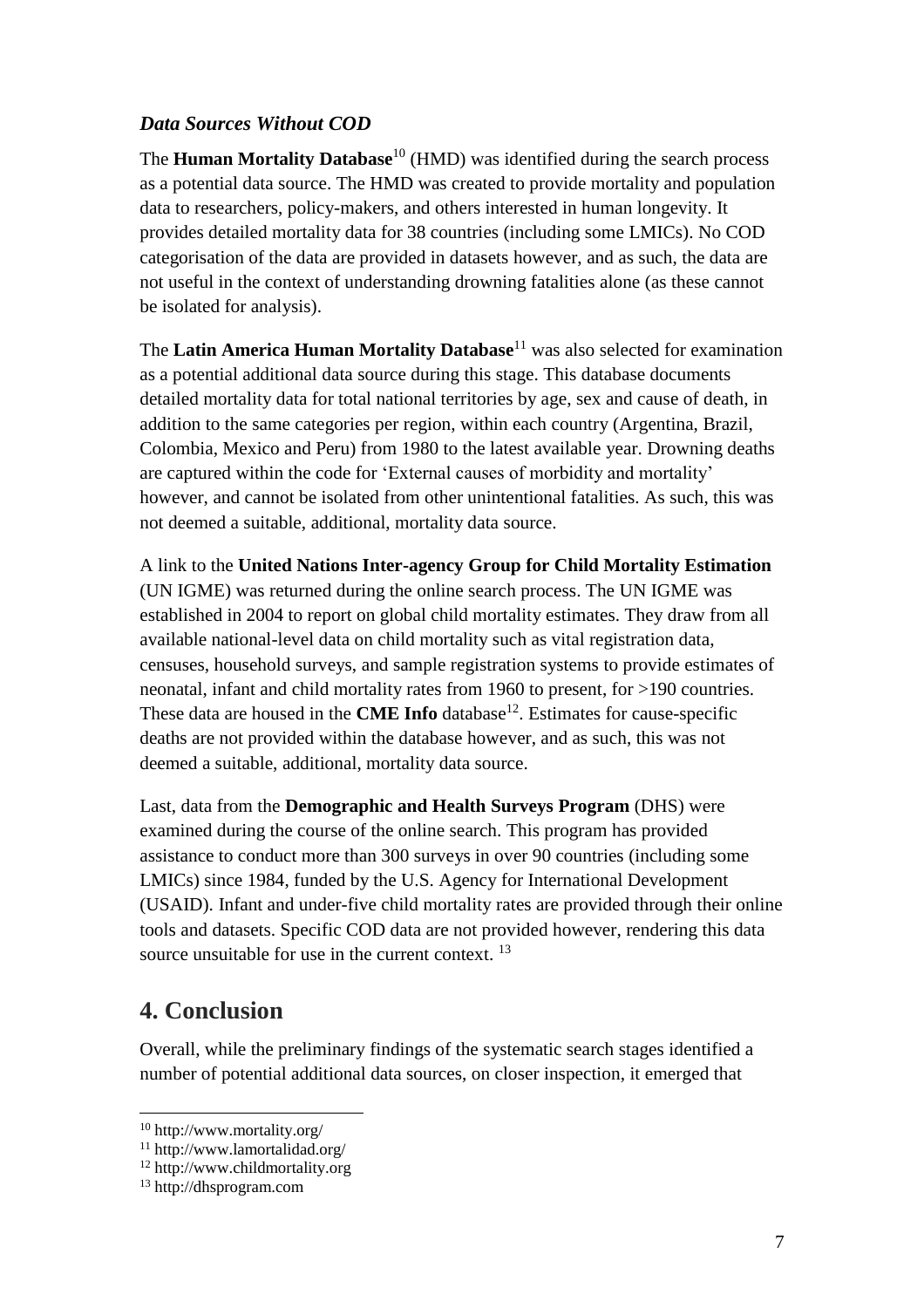these data sources either did not provide suitable, or sufficient, additional data to the core four data sources already known to the RNLI, due to their various characteristics. Of note, this was not an exhaustive search (e.g. additional search engines could potentially have been used), and author response rates to requests regarding information for additional data sources were poor. Given the systematic nature of the search process however, it would now appear that WHO, GBD, INDEPTH Network and EM-DAT data do represent the most suitable data available to understand global drowning, particularly in LMICs. These data sources can now be drawn from in order to inform National Water Safety Plans, and all other related activities, provided their limitations are acknowledged. The findings from the series of Deliverables pertaining to the current project should be consulted when doing so, to identify the most suitable data source(s), based on the needs of the user.